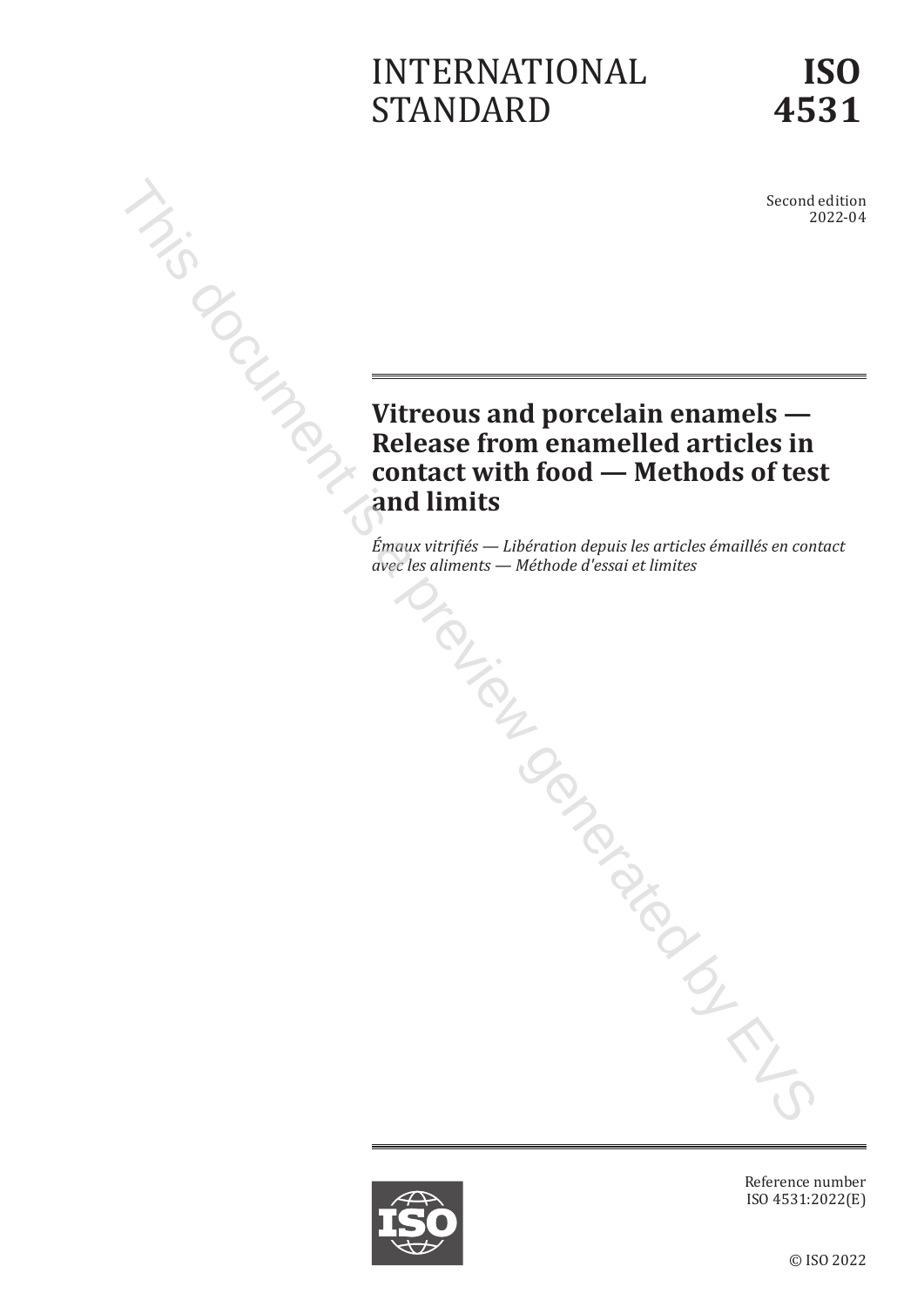

#### **COPYRIGHT PROTECTED DOCUMENT**

© ISO 2022

All rights reserved. Unless otherwise specified, or required in the context of its implementation, no part of this publication may be reproduced or utilized otherwise in any form or by any means, electronic or mechanical, including photocopying, or posting on the internet or an intranet, without prior written permission. Permission can be requested from either ISO at the address below or ISO's member body in the country of the requester. ISO copyright office This document is a preview generated by EVS

CP 401 • Ch. de Blandonnet 8 CH-1214 Vernier, Geneva Phone: +41 22 749 01 11 Email: copyright@iso.org Website: [www.iso.org](https://www.iso.org)

Published in Switzerland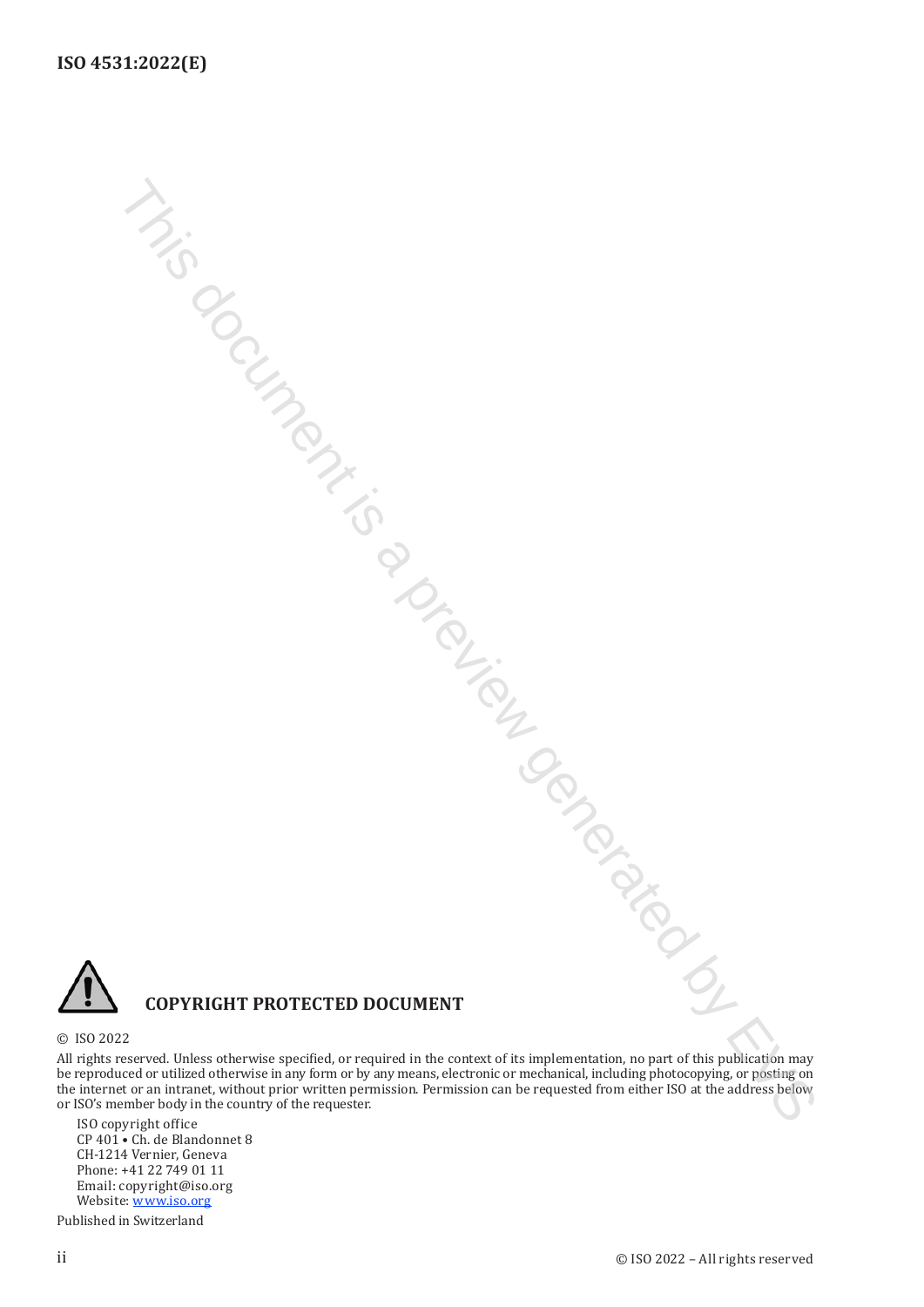Page

# **Contents**

| 1         | $Scope \longrightarrow 1$                                                                                  |  |
|-----------|------------------------------------------------------------------------------------------------------------|--|
| 2         |                                                                                                            |  |
| 3         |                                                                                                            |  |
| 4         |                                                                                                            |  |
| 5         | Reagents 2                                                                                                 |  |
| 6         | Apparatus 2                                                                                                |  |
| 7         | Samples 3                                                                                                  |  |
| 8         | Preparation of samples <b>Executes</b> 3                                                                   |  |
| 9         |                                                                                                            |  |
| <b>10</b> | 10.1<br>Sampling the release test solution for analysis (sample measuring solution)5<br>10.2               |  |
| 11        | Expression of results <b>Expression</b> of results <b>All and Section</b> 6<br>Reporting 6<br>11.1<br>11.2 |  |
|           |                                                                                                            |  |
|           |                                                                                                            |  |
|           | <b>SPIRE</b>                                                                                               |  |
|           |                                                                                                            |  |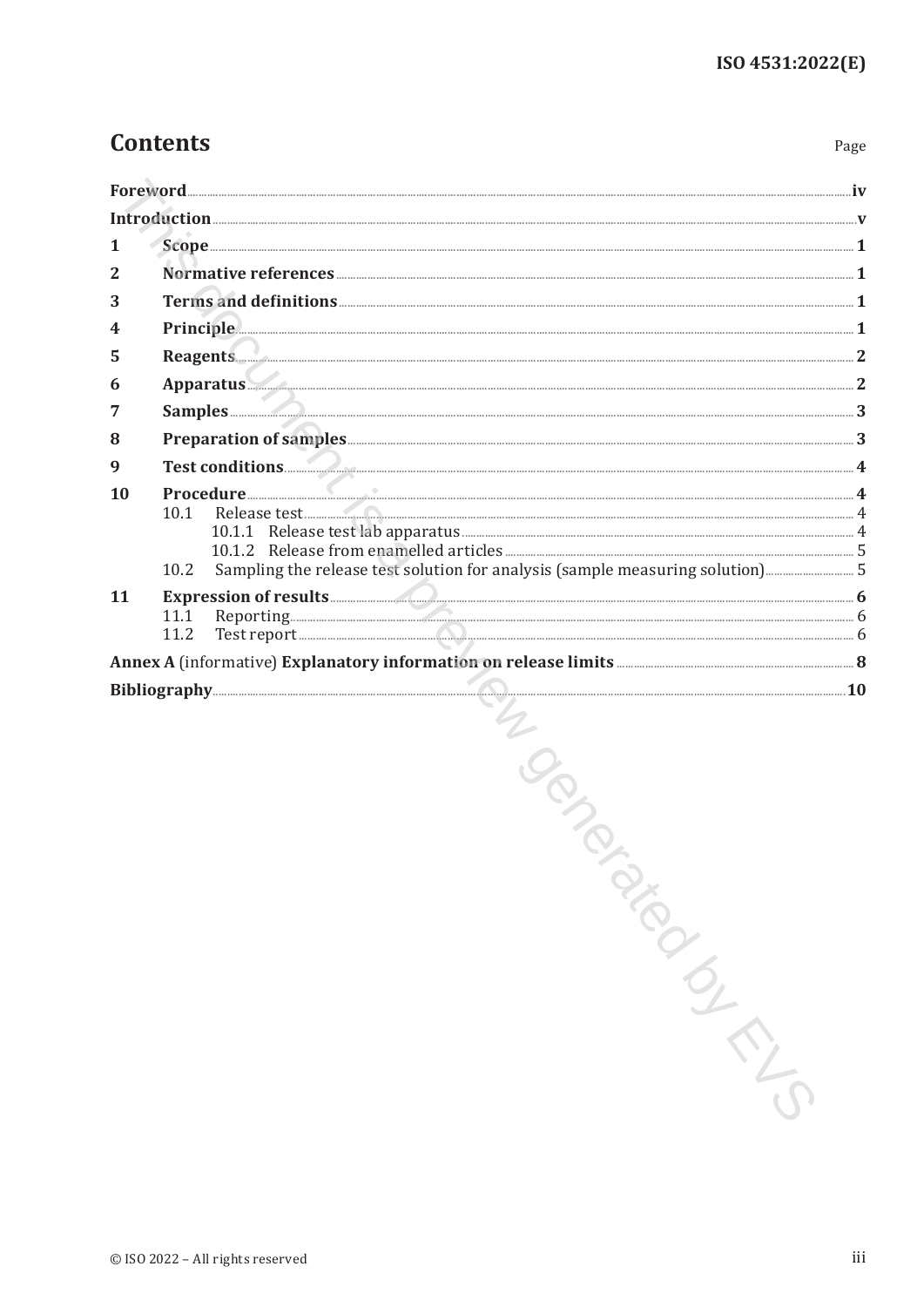# <span id="page-3-0"></span>**Foreword**

ISO (the International Organization for Standardization) is a worldwide federation of national standards bodies (ISO member bodies). The work of preparing International Standards is normally carried out through ISO technical committees. Each member body interested in a subject for which a technical committee has been established has the right to be represented on that committee. International organizations, governmental and non-governmental, in liaison with ISO, also take part in the work. ISO collaborates closely with the International Electrotechnical Commission (IEC) on all matters of electrotechnical standardization. International Organization for Standardization is a workholde federation of national standards is the secondary of SD rechuid committees. Each member bodis (Fig. 10) the standards is increasing that the standard is the st

The procedures used to develop this document and those intended for its further maintenance are described in the ISO/IEC Directives, Part 1. In particular, the different approval criteria needed for the different types of ISO documents should be noted. This document was drafted in accordance with the editorial rules of the ISO/IEC Directives, Part 2 (see www.iso.org/directives).

Attention is drawn to the possibility that some of the elements of this document may be the subject of patent rights. ISO shall not be held responsible for identifying any or all such patent rights. Details of any patent rights identified during the development of the document will be in the Introduction and/or on the ISO list of patent declarations received (see www.iso.org/patents).

Any trade name used in this document is information given for the convenience of users and does not constitute an endorsement.

For an explanation of the voluntary nature of standards, the meaning of ISO specific terms and expressions related to conformity assessment, as well as information about ISO's adherence to the World Trade Organization (WTO) principles in the Technical Barriers to Trade (TBT), see www.iso.org/iso/foreword.html.

This document was prepared by the European Committee for Standardization (CEN) Technical Committee CEN/TC 262, *Metallic and other inorganic coatings, including for corrosion protection and corrosion testing of metals and alloys*, in collaboration with ISO Technical Committee ISO/TC 107, *Metallic and other inorganic coatings*, in accordance with the agreement on technical cooperation between ISO and CEN (Vienna Agreement).

This second edition cancels and replaces the first edition (ISO 4531:2018), which has been technically revised.

The main changes are as follows:

- the release limit and explanatory information on release limit for aluminium has been updated;
- the Bibliography has been updated;
- the requirement to carry out testing on the same day has been added;
- the requirements of test reports have been updated.

Any feedback or questions on this document should be directed to the user's national standards body. A complete listing of these bodies can be found at www.iso.org/members.html.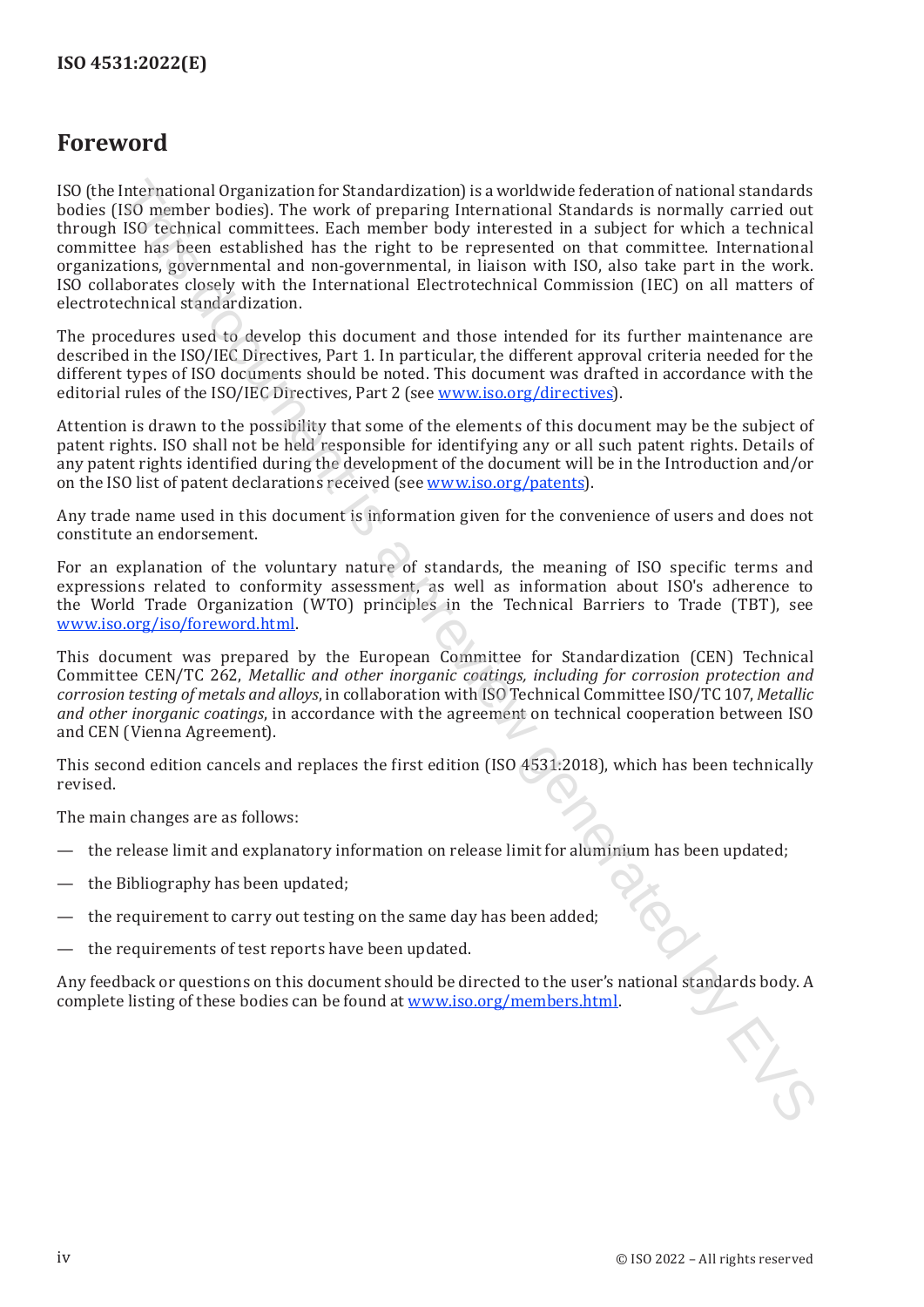## <span id="page-4-0"></span>**Introduction**

The release of metal-ions from enamelled articles requires effective means of control to ensure protection against possible hazards arising from the use of improperly formulated, applied and fired enamels and/or inorganic decorations on food contact surfaces of enamelled articles used for the preparation, cooking, serving and storage of foodstuffs.

As a secondary consideration, different requirements from country to country for the control of the release of ions from the surfaces of enamelled articles present non-tariff barriers to international trade release of ions from the surfaces of enamelled articles present non-tariff barriers to international trade in these commodities. Accordingly, there is a need to establish internationally accepted methods of testing enamelled articles for the release of metal-ions. The please of meta-lions from enamelled articles requires effective means of control to preview generated by the preview generated by more property formulated, applied anticles represention or both one for control with th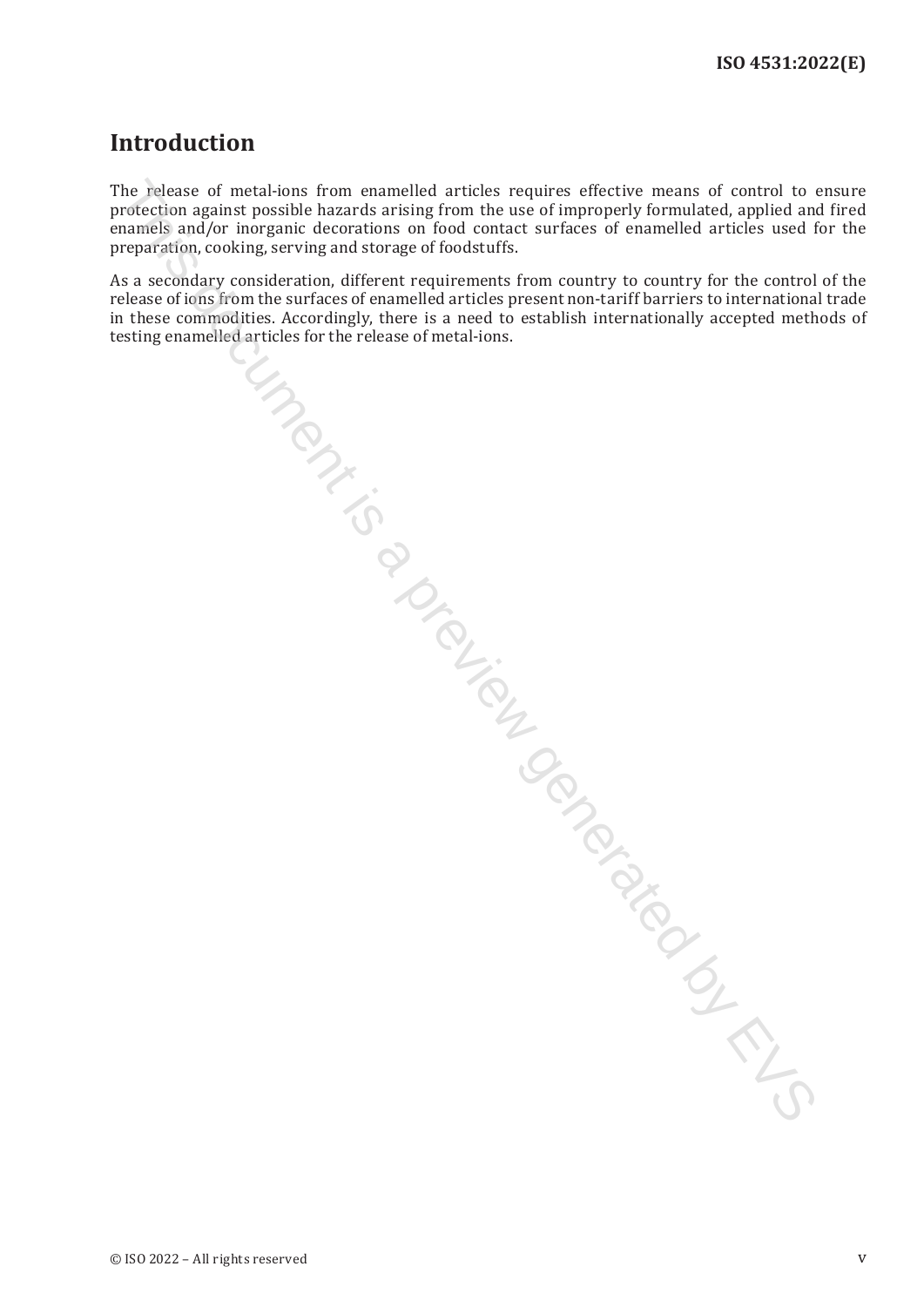This document is a preview generation by EVS